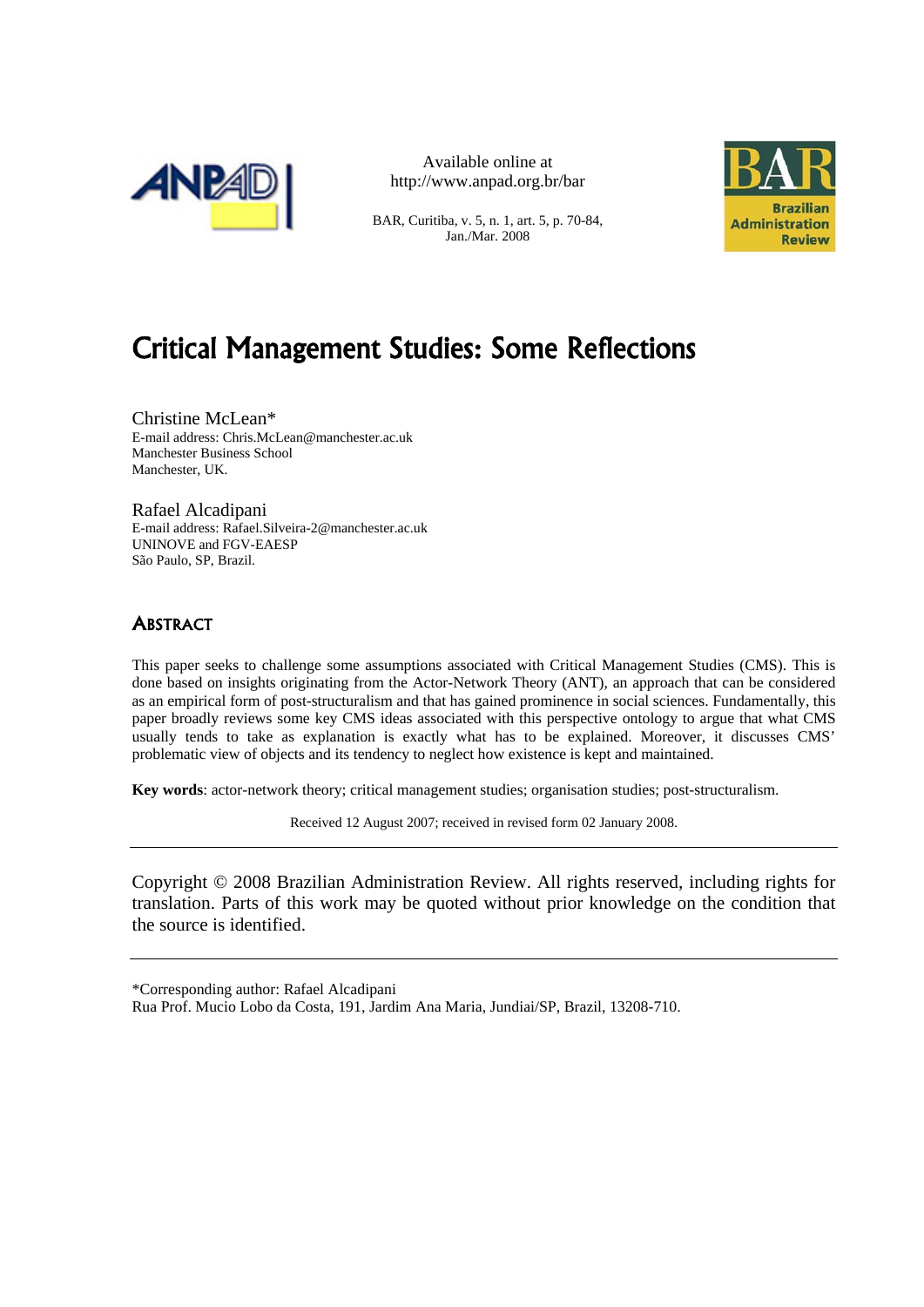Within CMS certain positions have been viewed as oppositional, in fact, the tensions among the different ontological and epistemological positions are seen by some as a crucial characteristic associated with the constitution of critique in MOS itself (Fournier & Grey, 2000; Parker, 2002; Alvesson & Willmott, 1992b). Thus, for Adler, there is no surprise that "too few of us would ever be able to agree on anything much" (Adler, 2002, p. 388), and for some, even the idea of Critical Management is perceived as an oxymoron (Zald, 2002). The constant clashes around what is a critical position in MOS (Fournier & Grey, 2000; Thompson, 2004; Parker, 2002; Boje *et al*., 2001) has also raised questions concerning instances of inclusion and exclusion of some critical voices in the drawing of boundaries (Parker, 2002; Ackroyd, 2004).

In this way, critical analysis in MOS has been involved in a constant state of tension either when fighting against other **non-critical positions** or when facing arguments in critically inspired debates at academic meetings and in journals and special issues. Concerns raised include: the need to produce a continual stream of papers which reinforces certain positions (Hassard, Hogan, & Rowilinson, 2001; Alvesson & Willmott, 1992a), and sometimes a lack of in-depth empirical work (Collinson, 2002; Parker, 2002) Within this paper we are not seeking to engage in the debate of what constitutes critical studies in Management or to advocate one tradition over another, but rather to explore a range of important issues concerning certain assumptions that are more or less related to the CMS endeavour. In contrast, the main focus of the paper is to explore certain assumptions underlying the ideas that can be seen as unifying CMS, including how we account for the nature of existence. For instance, rather than advocating a stance that there is one single reality existing **out there** that can be more or less known or that can have different meanings **inside** the mind of different actors, the underlying idea here is that realities are constantly achieved, fabricated, enacted, and produced (Latour, 1997, 2005; Law, 2004). Gabriel Tarde addresses this issue in part by viewing everything as a **society** (Latour, 2001), and through his work on repetition and difference (i.e. **to exist is to differ**<sup>(1)</sup>).

For example, enacting CMS relies on main chains of associations relating to conferences, the division in the Academy of Management (AoM), special issues in journals, books, debates in the field, fieldwork, lectures, etc. Through these various enactments, different versions of CMS may be produced through a process of repetition and difference. However, how do you account for this process in terms of the specific ways in which we may refer to **something** (e.g. CMS) which is seen to extend in space and time, but which exists through many chains of associations which rely on multiplicity and alterity (otherness and difference)? CMS as all **things** (which always exist in some partial sense, as they are neither **out-there** or in the mind of humans) needs to be done, undone, redone and continually performed, and this creates and relies not only instances of homogeneity, but also heterogeneity. The next section seeks to commence this review by exploring a particular set of assumptions that might be more or less present in different CMS works, but could be seen as problematic in terms of engaging in a critical study. These are partly inspired by insights form the sociology of translation (Latour, 1982, 2002, 2004, 2005; Law, 1999a, b; Callon, 1986; Lee & Hassard, 1999; McLean & Hassard, 2004).

In so doing, this paper seeks to focus on exploring specific assumptions within the field of CMS. Certainly we intend to avoid falling into the trap of **target homogenisation** (Collinson, 2002) by evoking supposed typical and universal characteristics of what is to be critical in MOS or possible stances from which it would be possible to draw clear boundaries that discriminate the critical from the uncritical. This is particularly problematic in a field as complex and heterogeneous as critique in MOS. As we have implied above, we wish to avoid a view of MOS critique as a more or less stable **object** existing **out there** that has inherent *a priori* characteristics, or a reliance on some form of abstract notions that seem to exist **inside** minds. Rather, this paper advocates a view of CMS as outcomes of different enactments that must be understood in their full complexity, heterogeneity and diversity. As such, critique in MOS is done, redone, undone, maintained, performed and produced during such a process. In accordance with what we have stated above, existence is related to imitation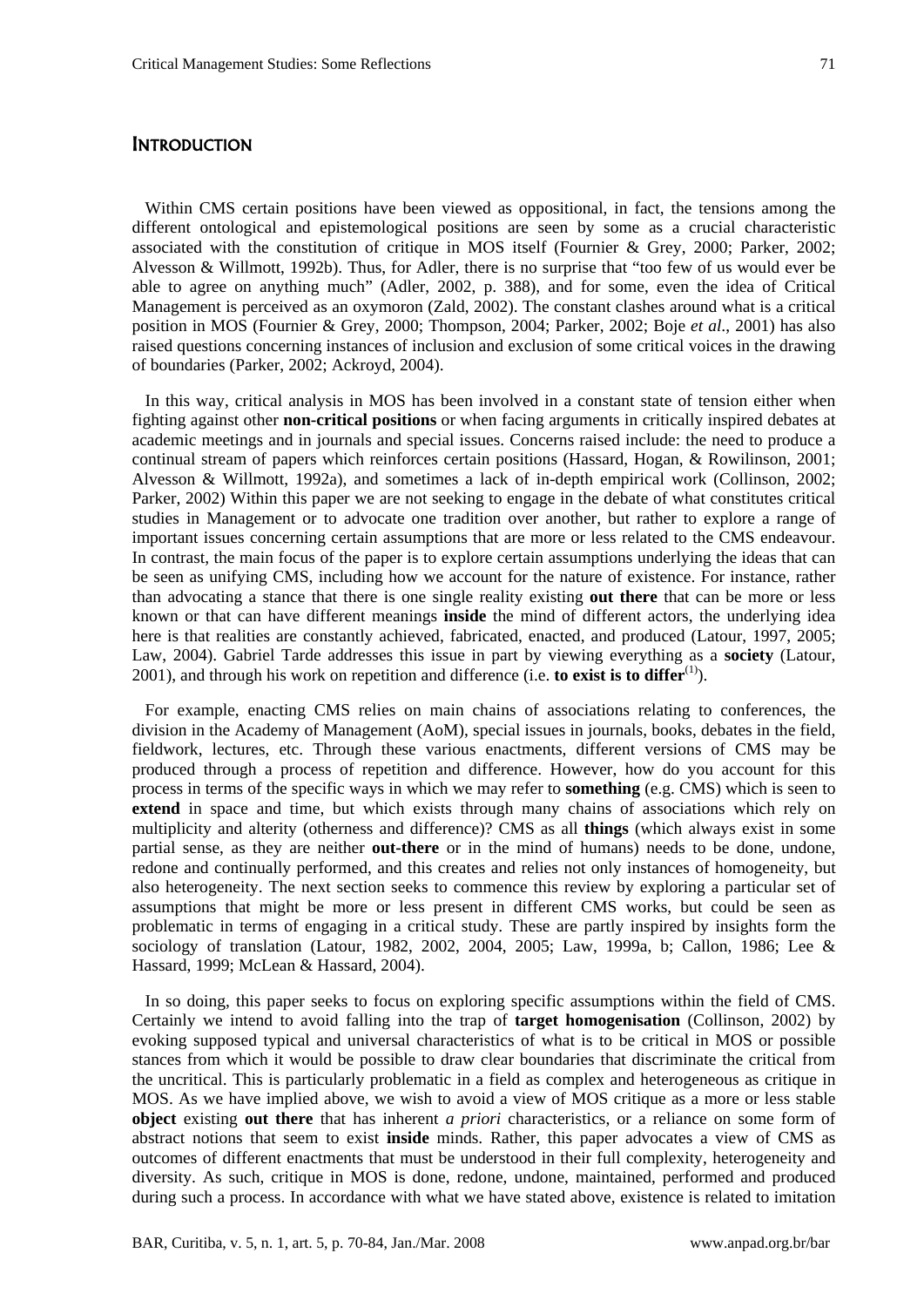and difference. Therefore, we do not defend that the underlining assumptions we discuss below are necessarily present in every single CMS account. Instead of that, what it might be possible to say is that they are more or less present in CMS enactments as the critiques themselves do not only rely on difference, but also rely on imitation. According to Gabriel Tarde, imitation is a key process when it comes to understanding societies. Rather than seeing imitation as a simple mechanical copy, it is perceived as an adaptation of one idea or action. As a result, every adaptation is different from another. Thus, imitation also implies transformation (Czarniawska, 2004). In the remainder of this section, we will explore and discuss what can be seen as the underlining assumptions of CMS.

### PROBLEMATIZING CMS

This section seeks to review the hasty reification of social explanations and parameters which are seen to act upon setting. For example, an excerpt from the CMS division at AOM outlines what is viewed as the underlying basis of CMS: "Our premise is that structural features of contemporary society, such as the profit imperative, patriarchy, racial inequality, and ecological irresponsibility often turn organizations into instruments of domination and exploitation" $(2)$ . Furthermore, Adler suggests that critical MOS seeks to use theoretical traditions to "help us understand the oppressive character of the current management and business system" (Adler, 2002, pp. 387-388). In a similar fashion, Grey (2005) points out that

CMS represents the possibility of drawing together those elements within business schools (and cognitive areas) who share some oppositional tendencies. That is: oppositional to established power and ideology; to managerial privilege; to hierarchy and its abuse; to put it at its most generic, not only the established order but the proposition that the established order is immutable (Grey, 2005, p. 12).

Grey highlights that this statement can **of course** have terms included or deleted, but stresses that to do so "is to fail in the most self-indulgent and irresponsible way, to understand either the possibilities or the frailties of CM" (Grey, 2005, p. 12).

We do not suggest that all those who would view themselves to be CMS scholars would necessarily sign up to all these aspects. However, there are many occasions of accounts (which could be viewed as under the CMS umbrella), which would focus on denouncing the oppressive, and **negative** characteristics of management, business systems and our world. Are the facts of reality perceived by critique as more or less clear? The focus on what is wrong with this reality often originates in theoretical tools relating to power and/or ideology, oppression, inequality, hierarchy etc. These being perceived as the basis, the panacea, upon which to explain a range of management problems in our society.

In other words, this **oppressive and negative character** appears to exist in some given and/or constructed form, created by opaque social forces, such as power, domination and ideology. Do we need to attend further to how we view such dominations, oppressions, inequalities, etc., with regards to the various enactments and circulations, and do we limit our understanding by focusing on a specific phenomenon (e.g. inequality, domination, oppression, gender etc.) as the source of the explanation? In this way, what are the problems associated with substituting the complexity and uncertainty of entities and relations with a standardized non-problematic parameter (e.g. capitalism, power, identity etc.), as a form of explanatory device. By focusing on how these **social** aspects act, do we fail to account for the specificities, heterogeneities and complexities (Latour, 2002, 2005) and, once defined, are these parameters assumed to be present almost everywhere and acting behind the scenes, being able to explain a plethora of other circumstances? For instance, power, ideology, capitalism, etc., are used to explain problems from worker resistance (Thompson, 1983) to issues of global domination (Hardt & Negri, 2000), to name but a few.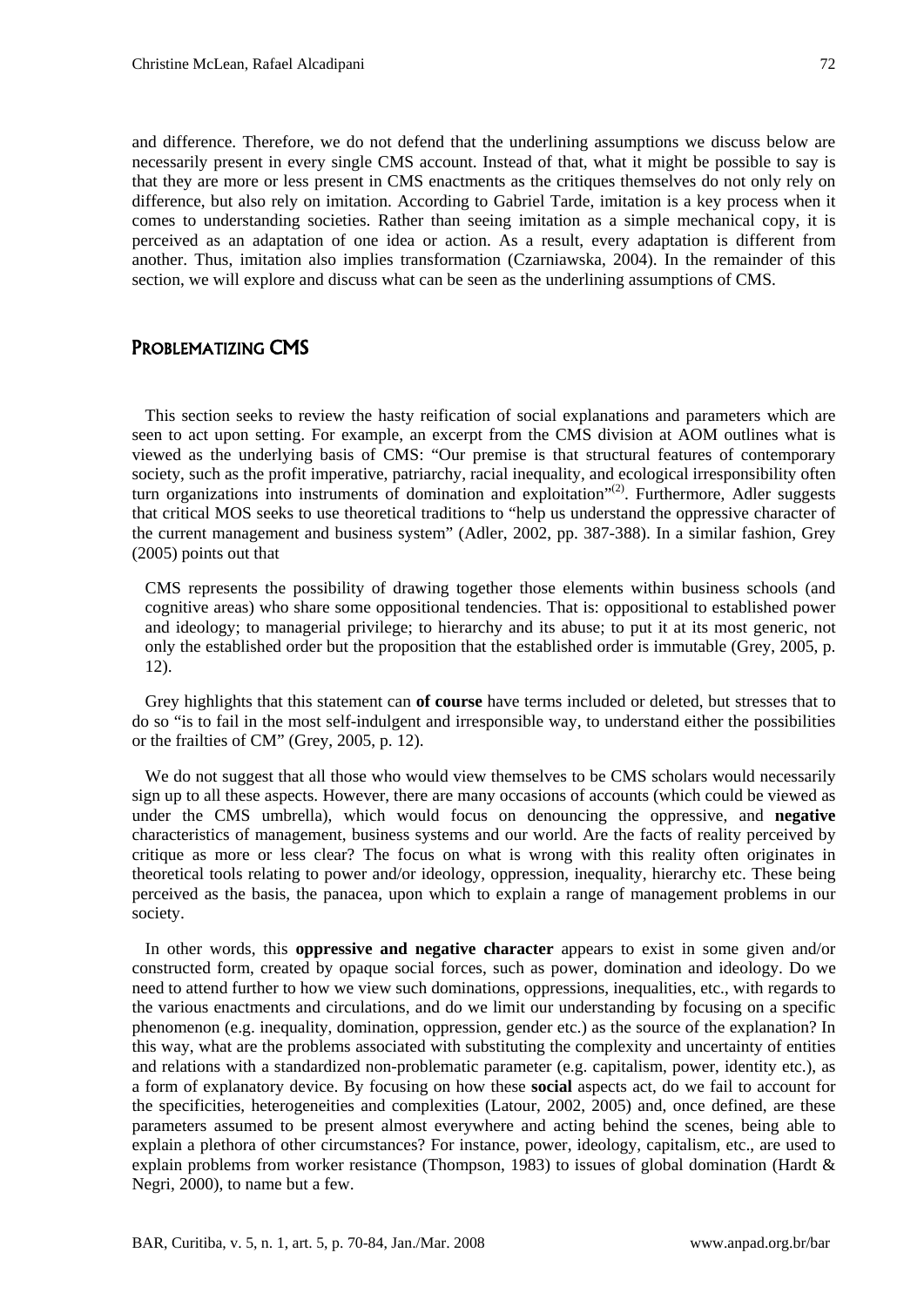Generating the hasty reduction and rarefication of acceptable entities in accounts can be particularly problematic especially as such perspectives often claim to focus on emancipation (Latour, 2005) and seek to give voice to silenced **victims**. This could be seen as creating sociological accounts as blank figures that fit into different ordering process depending on what is needed to establish an account (Hetherington & Lee, 2000). As a result, the practical means by which events are produced and circulated are not fully explored (e.g. power, domination, ideology, to name but a few) and what must be explained is left unexplained, with all pluralities and complexities associated with them vanishing (Latour, 2002, 2003, 2005).

 In seeking to examine how courses of action appear to **enter** social ties following a critical perspective, Latour highlights three main modes of existence: a material infrastructure that determines social relations (e.g. some Marxist forms of materialism): a mirror that reflects social distinctions (e.g. Bourdieu's analysis); and a frame where human actors play the main roles (e.g. Goffman's interactionism) (Latour, 2005). Thus, rather than analysing the pluralities of participants in different courses of actions, Latour suggests that critical sociologists might provide standardised ways of addressing and explaining ordering process, with a repertory of explanations already made. When what they are is not addressed, how they are kept and maintained, we may fall into the trap of reproducing over and over again the same repertory without addressing in more detail this problem of explanations existing in some opaque and standardised form. For instance, power can sometimes be projected as an invisible social force, a key actor behind the scenes creating certain effects and outcomes. This relates to various applications of CMS to different degrees, and the application of ideas underlying the work of Michel Foucault within CMS are not insulated from the problems of viewing power as a driving force acting behind the scenes. Rather than having a theory of power, Foucault refers to an analytic of power relations. He suggests that power is an outcome of practices, the final result of a process, not what is behind causing events. For instance, discipline is an outcome of practices of imprisonment analysed by Foucault, and governmentality an outcome of certain practices of government. Thus, power relations in Foucault's understanding are a very complex result of specific practices that can not be a **convenient source** (Knights, 2002) of theory that can be trapped into theoretical definitions as something to be applied and reapplied over and over again in almost every organisation by well informed researchers. Quite the contrary, power has to be produced, reproduced and performed and should not be taken for granted. By focusing too heavily on power in such a way we may lose a sense of heterogeneity and often within accounts power does take on much more of an explanatory role. This also relates to discussions of standardising what is critique, especially where parameters regarding what it is to be critical and what is not are viewed as unclear and problematic (Thompson, 2004). In addition, Ackroyd (2004) argues that many post-structuralist perspectives in CMS are often grounded on a moralising stance that evaluates what kind of critique is acceptable and what is not, what voices are allowed to speak and what must be kept in silent. However, a similar argument could be directed at many approaches under the CMS banner and relates to the impact that the form of critique and practices of enunciation (Jones in Boje *et al.*, 2001) have on issues of articulation, accounting, and silencing.

#### FACTS AND FETISHES

Critique is described by some as playing "a crucial role in identifying and clarifying the big issues of life" (Willmott, 1995, p. 42). Do CMS scholars have some special and peculiar kind of knowledge which makes then more able to reflect on issues others cannot. When reflecting on her own experience, Gherardi (Boje *et al.*, 2001, p. 310) claims that "we learned very easily the rhetoric of being critical. We learned the tricks of the trade (…) you learn how to do it, then it does not matter to what you apply it". When referring to critical thought, Latour (2005) ironically suggests that such training seems to guarantee borderless vision, the possibility of endless understanding of an actor's behaviour from above. Occasionally, actors are often seen as being in need of enlightenment regarding the frame they inhabit in order to secure some form of emancipation. Discussion about emancipation is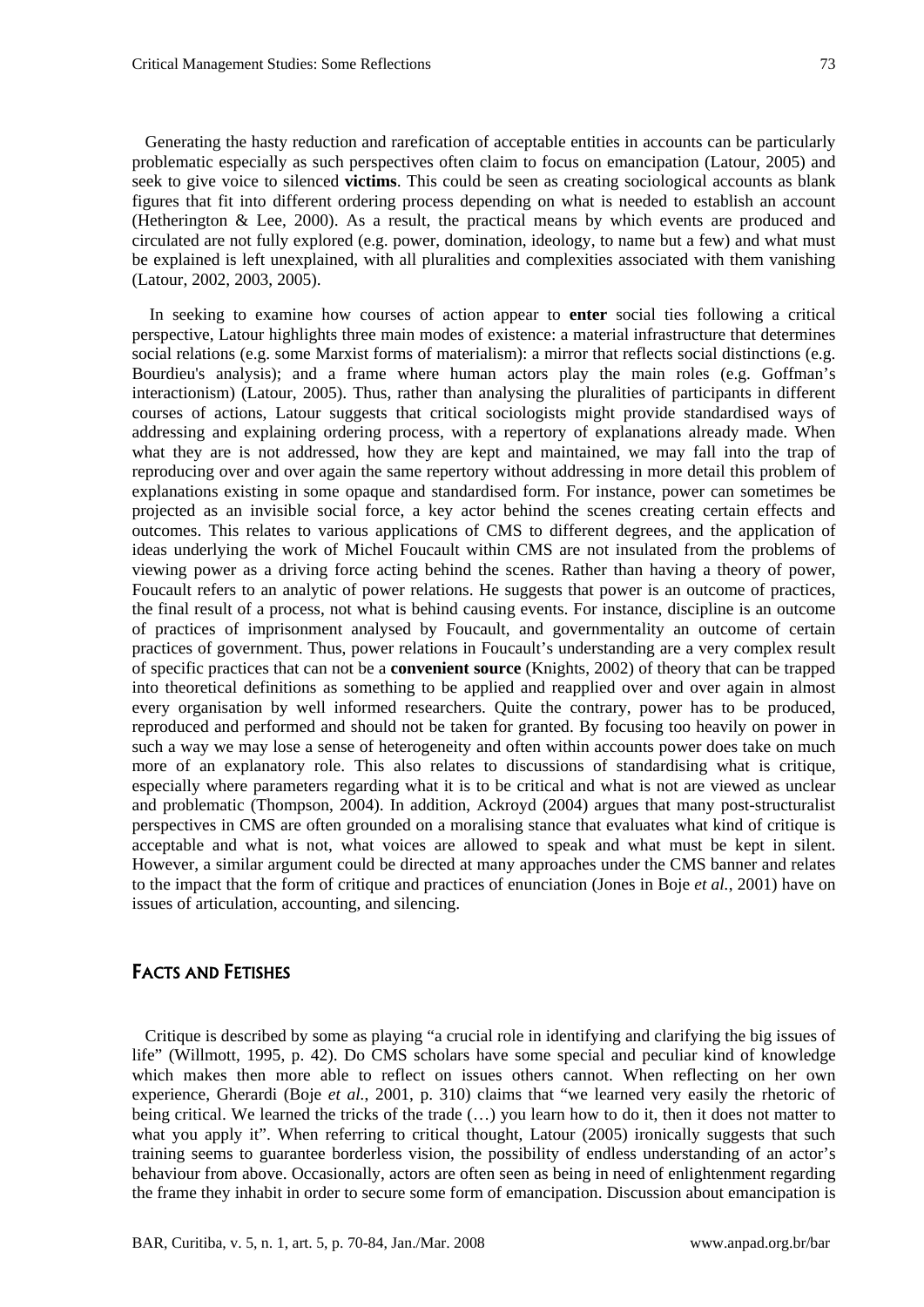animportant aspect of CMS (see Alvesson & Willmott, 1992a; Alvesson & Willmott, 1996) and deciding: what is correct and what is not, what kind of practice leads to emancipation what does not, how individuals are trapped in a particular context, what the real causes of their actions, behaviours are, etc., is often placed in the hands and minds of **highly** trained CMS scholar. For Latour, most critical scholars can never fail but to be right (Latour, 2005).

You are always right! When naïve believers are clinging forcefully to their objects, claiming that they are made to do things because of their gods, their poetry, their cherished objects, you can turn all of those attachments into so many fetishes and humiliate all the believers by showing that it is nothing but their own projection, that you, yes you alone, can see. But as soon as naïve believers are thus inflated by some belief in their own importance, in their own projective capacity, you strike them by a second uppercut and humiliate them again, this time by showing that, whatever they think, their behaviour is entirely determined by the action of powerful causalities coming from objective reality they don't see, but that you, yes you, the never sleeping critic, alone can see (Latour, 2003, p. 6).

Thus, informants are perceived as rather passive participants, not able to **truly** reflect on the situation in which they are located, unable to see the **whole picture** (even though the form this **picture** takes is questionable) and unaware of the indisputably **real** and hidden social forces which guide their actions. In this sense actors can appear as blind victims who are trapped by such invisible social forces. These forces have the dual character of appearing visible to the highly trained CMS scholars, but opaque in exploring the detail and complexities underlying such forces. It becomes viewed as something **out-there**, the source of the explanation, rather than something that requires explanation, and relies on particular versions of how we view existence and agency (Latour, 2003, 2005). For instance, Empire (Hardt & Negri, 2000) and hegemony (Gramsci, 1971) are examples of social forces that act upon passive actors who are almost unaware of their existence. The forces are taken for granted in the order of things and as socially producing and reproducing their effects, and it is left to the CMS scholars to uncover these forces and to open their eyes to the consequences they create.

Latour (2003) also links some forms of critical thought to conspiracy theory, as he suggests that in both cases it is necessary to be suspicious of everything that people say, certain people are unaware of what is happening, and there is some overarching force which is seen as a driving force in terms of outcomes and effects. Furthermore, in both cases a relatively small number of agents are viewed as knowing the truth and possessing the capacity to reveal it to everybody else (Latour, 2003). For Latour, critical thought is not only based on a contradictory repertory, but it also decides *a priori* which entities are allowed to occupy and compose the social world and overlooking the agency of those entities that are considered blind, or in a state of illusion, together with certain other entities which inhabit the world.

For instance, this god-like ability to do **reflexively** what their informants do not, is further exacerbated by the fact that the source of this reflection stems from information provided by apparently **blind** informants (i.e. the opaque social forces and **blind actors**). This reflexivity could be viewed as a selective blindness. In Latour's words, what is positioned as reflexivity often involves a "sheer irrelevancy of questions raised by the analyst about some actors" serious concerns (Latour, 2005, p. 28) and "a way of asking totally irrelevant questions to people who ask other questions for which the analyst does not have the slightest beginning of an answer!" (Latour, 2005, p. 132). For example, meta-narratives of modern CMS perspectives in MOS assume the validity of their own truth claims, generating theoretical models that have no grounds on which to assert their own claims over alternative ones. Is there the assumption that CMS theorists arbitrarily know the ultimate truth (**real** or constructed) (Shayne & Humphries, 1997; Parker, 1999; Clegg, 1994)? In other words, what is **known** is decided even before the questions are asked (Clegg, 1994) and this acts as a self-fulfilling prophecy, and for some this process aligns certain work which could be described as post-structuralist inspired to positivism (Wray-Bliss, 2002). Additionally, concerns have been raised that in some post-structuralist inspired analysis, the empirical evidence seems to be lacking when compared to the strong claims imposed (Thompson, 2004; Armstrong, 2001), and others suggest that some papers appear to fit the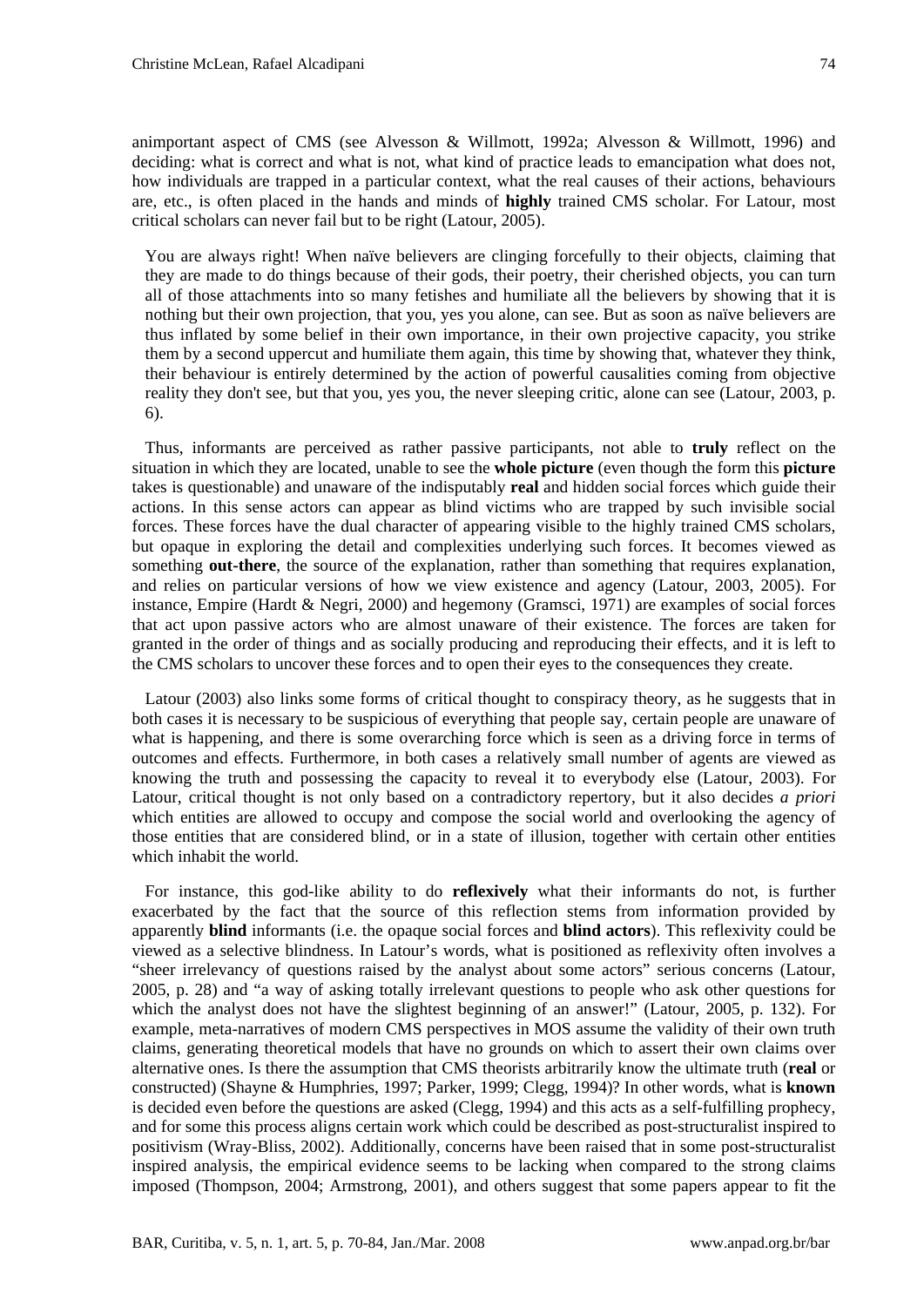evidence to the theory, which merely serves to reinforce this self-fulfilling prophecy (Armstrong, 2001).

#### OBJECTS AND CRITIQUE

So far we have pointed out that the problem of CMS thinking in part sustains itself by maintaining two positions that are never considered together. First, certain objects are viewed as simple fetishes (those they do not believe in within that part of their analysis, such as religion, arts, politics, to name but a few). Second, other objects are hastily reified into matters of fact (i.e. invisible forces acting behind the scenes such as the social, economy etc.) (Latour, 2005). Concerning the issue of objects, there is also the problem of how what could be considered as non-humans are positioned in relation to humans and the role they are seen to play in many CMS accounts (e.g. with limited exposure, mere consequences of social forces, or sometimes appearing for moments as that which determines social action - Latour, 1988, 1992, 2005; Law, 1991). In other words, even when non-humans do emerge as actors, they adopt the role of agents of social change determining outcomes, or play supporting roles backstage. For Latour:

That society is unequal, hierarchical, that it weighs disproportionably on some instead of others, that it has all the character of inertia, that domination breaks down bodies and souls, is one thing: to conclude that these hierarchies, dissymmetry, inertia, powers, cruelties are made of social stuff is a different argument all together. Not only the second point has no logical continuity with the first, but it is also, as we shall see, in complete contradiction with it. In the same way as the overtaking of action by other agencies does not mean that Society is taking over, the flagrant asymmetry of resources does not mean that they are generated by social asymmetries. It just lead to the opposite conclusion: if inequalities have to be generated, this is a sure proof that other types of actors than social ones are coming into play (Latour, 2005, p. 55).

This relates to the idea that if issues such as power, domination, oppression, inequality, etc. are to be addressed, it is also necessary to take into account the vast array of non-humans that are also present and are part of them. Clearly, some work in MOS has sought to take non-humans into consideration in a more symmetrical way (Organization, 2005). However, these interpretations of ANT can range from some very insightful developments to rather problematic applications. Moreover, the problems of ontology, especially when addressing issues of power and CMS thought, still remain.

### RECONSTRUCTING THE SOCIAL: THE CONTRIBUTION OF ANT

The aim of this paper so far has been to explore some of the assumptions that more or less underlie enactments of CMS thought. This is not an attempt to undermine the critical desire to tackle complex issues of inequality, social justice, hierarchical divisions, exclusions and colonialism, to name but a few, intentions with which we are strongly sympathetic. However, a fight against invisible forces **located** behind the scenes that have existence in a partly occupied social world could be seen as high price to pay. It is also important to note that this paper does not address the questions posed by a CMS theorist who wishes to find practical ways of tackling issues of domination, power and control in a direct and instantaneous way. To study this issue of politics and domination which are always complex and heterogeneous requires a more sophisticated understanding of ontology and methodology which avoids a quick fix and provides a detailed analysis of issues without short circuiting and too quickly resorting to explaining aspects away. Quick fix explanations in a number of cases lead to the silence of complexity and heterogeneity, with assumptions of reality and existence in a simplified form, and certain entities and relations being disregarded.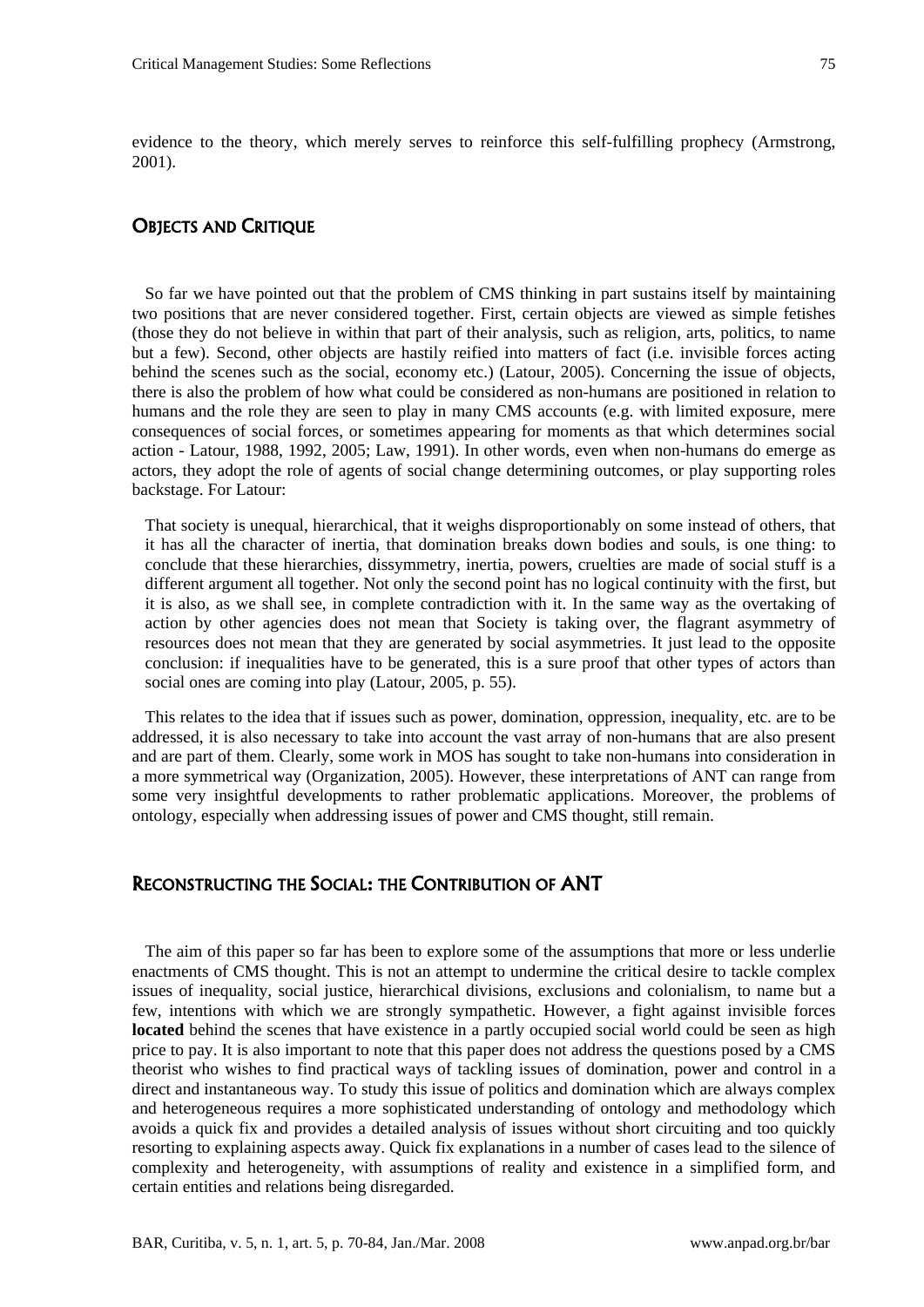As discussed above, it is clearly problematic to assume **existence** as being **out there** whether it is in an essential, natural or socially constructed form. Equally so is the process of deconstructing everything until we have nothing. However, how can we understand existence that avoids a reliance on some form of solid entity, or abstract notion of social construction or deconstruction? Let us first see how ANT has sought to overcome certain problematic assumptions explored so far within this paper.

Through it*s* "ruthless application of semiotics" (Law, 1999b, p. 3) ANT seeks to focus on relations and associations in order to explore in greater detail outcomes and effects. In so doing, this perspective avoids the commonsense assumption that people, tools or machines are natural categories. **Reality** has neither a stable nor a definitive status: it is neither **out there** nor **in here**, and is formed by associations of heterogeneous materials composed by humans and nonhumans alike bound together. For Latour, "Nothing becomes real to the point of not needing a network in which to upkeep its existence" (1991, p. 118). Certain chains of associations can be more **real** and enacted as more stable than others (Law, 1992). However, how do these associations come to exist and in what form? Within this remaining part of this section we will attempt to explore these issues in relation to the ideas of construction and performance.

Generally, to say that something is constructed means that it is "socially constructed", made of "social" stuff – "a kind of fabric to account for the fabrication of facts" (Latour, 2002, p. 2) which is often human centred. Furthermore, to be constructed is viewed as not **real** as construction is perceived in opposition to reality (Latour, 2002, 2004, 2005). This notion of reality is clearly problematic and we need to reconsider our versions of constructed and real in order to make more sense of this process. For instance, construction can involve many different ingredients, subtle co-ordinations and mobilisations, and continuous associations (involving both humans and nonhumans), and what is considered "real" is enacted through such mediations (Latour, 2005).

An advantage of engaging in the research in such a way is that it is possible to focus on the great deal of work and mediation (e.g. associations of humans and non-humans) underlying this process. Moreover, according to Latour (2004) certain principles often underlie such an analysis. First, the idea that the **realities** to which humans are attached depend on a series of mediations, and that both mediators and realities are made of heterogeneous mediators that have their own stories. For instance, how many process, interactions, discussions, elements, etc., are involved in constituting and maintaining power relations, dominations or inequality? Second, the amount of heterogeneous mediators and the number of mediators necessary to sustain **realities** are a credit to their reality. Often, the more mediated it is, the more **real** it becomes. Third, our realities are open to differing interpretations that must be considered with caution. Fourth, if a reality **extends** in space and time, this relies on the extension of its complex life-support systems. Finally, realities require careful maintenance and repair – and some may fail (Latour, 2004).

Those points are related to the idea that the process of construction is never over. For instance, to **exist**, a building has to be under a continuous process of being made and remade, done, redone and undone. The same is true of a vaccine. For example, it works through reproducing the laboratory conditions (Latour, 1993) and engaging alterity. In both examples it is possible to realise the amount of work and activities that have to be carried out in order for assemblages to **exist** (Latour, 1997), as to exist in whatsoever form, assemblages have to be constantly made and remade. As a consequence, associations are always performed as - "the object of a performative definition vanishes when it is no longer performed" (Latour, 2005, p. 32), and they are interdependent on other associations that interact and intersect with each other. For many it comes as no surprise that to exist relies on this continual performance and remaking. For example, capitalism is preformed in every corner; to exist it requires a great deal of work, actions and processes to be carried out at every moment, and performing order and control relies on complex systems. To be constantly performed, deployed, and redone involves a great deal of work and circulations. Also, CMS or **critical perspectives in MOS** are constantly made and remade. During the 1980s, to be critical in MOS was associated with LBT, however, nowadays traditional LBT may feel excluded in terms of CMS (Ackroyd, 2004; Grey, 2005).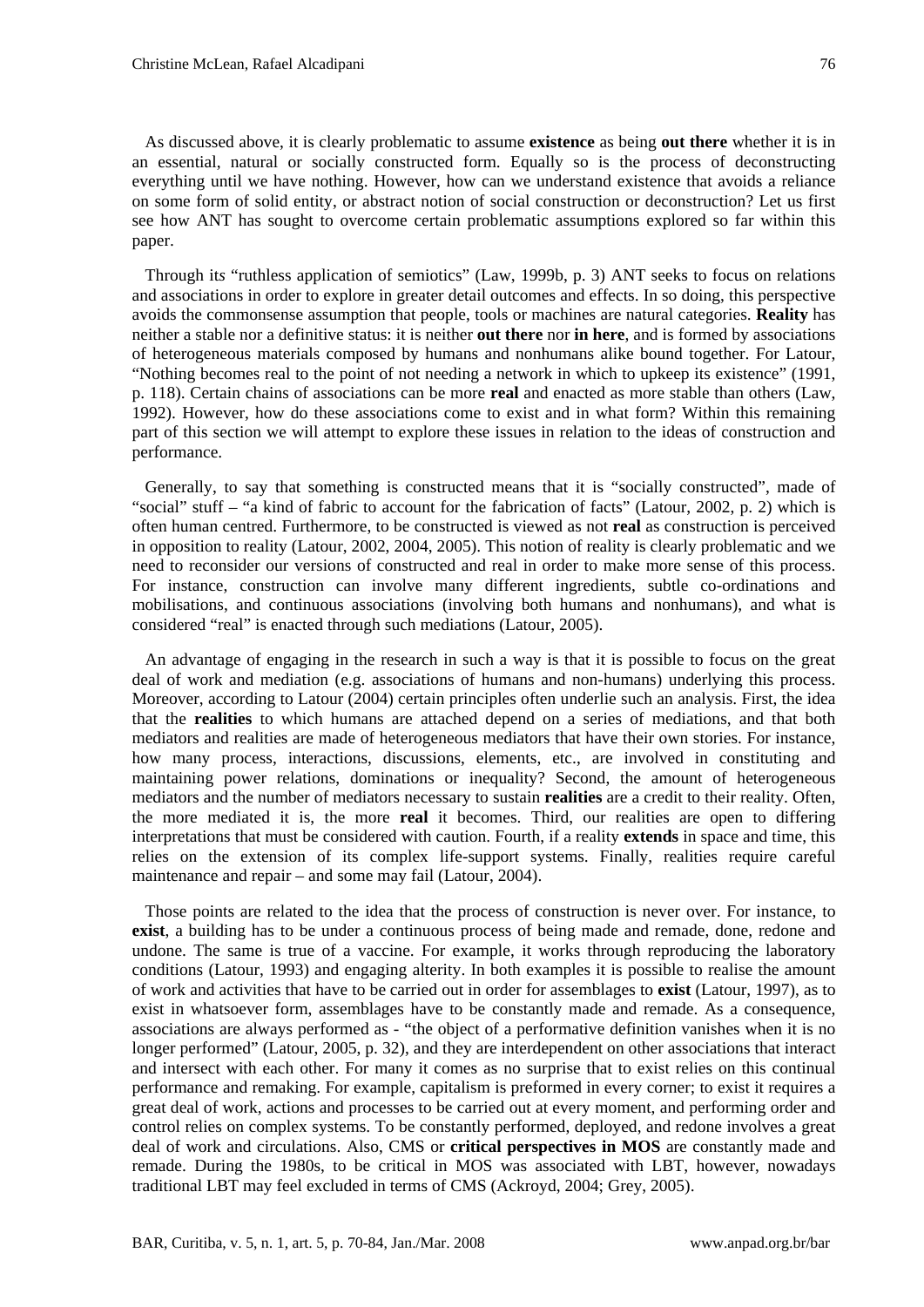## ENTITIES, ASSOCIATIONS AND GROUPS (AS ACTOR NETWORKS)

ANT has therefore sought to highlight the importance of studying how connections are established, how associations are made and unmade, relations between entities, and how assemblages and facts emerge as outcome of such process. To say that a fact is constructed "means that we account for the solid objective reality by mobilising various entities whose assemblage could fail" (Latour, 2005, p. 78). The danger here is to assume that once entities are constructed they can appear as existing **out there**. Instead of entities existing in an *a priori* form **out there** or **in here**, they need to be viewed as constantly achieved through a complex and constant process of construction. This involves not assuming which kinds of entities are allowed in accounts and the form they take while also taking into account issues of homogeneity and heterogeneity. For example, what may account for control may be enacted differently through alternative chains of associations. Thus, it is always a matter of empirical investigation to understand events, and each account relies on a detailed examination of certain circumstances in specific settings.

By exploring this process of construction and enactment it is possible to examine such aspects without paying the price of fighting against some hidden social forces. This entails addressing issues of durability, continuity, etc. with regards to this complex construction and helps to overcome the problematic view of objects within accounts. In addition, in exploring how realities are enacted in such a way, actors are not viewed as blind victims of hidden social forces, and boundaries such as inclusion /exclusion become outcomes of the process (Bijker & Law, 1992; Law, 2004; Latour, 2002, 2005) and are performed through the constant movement, construction, enrolment and formation of different groups, as long as a plethora of different and contradictory groups are constantly made. For example, Law (2004) uses the 2001 epidemic of foot and mouth disease in the UK to address how exclusions and boundaries are fabricated. In relation to the issues of contamination, strong barriers between affected and non-affected regions were constantly enacted (e.g. zones described as disease free) and well-articulated in part through various institutionalised apparatus of administrative, legal, veterinary, customs etc. Each of them relies on many assemblages bound together that enact such **boundaries** between those different **places**, and while animals from disease zones are excluded from disease free places with huge economic consequences to the former, it is important to understand this in relation to these complex chains of associations. In fact, foot and mouth disease is not the only illness that affects foreign commerce from third world countries. The same happens to soy, oranges and chickens, to name but a few, and many questions are raised concerning the enactment of such boundaries (e.g. commercial protectionism rather than with health and safety issues).

For Latour (2005), it is clearly important to follow the actors and/or the traces left behind the actors' activities during the creation and maintenance of groups, rather than advocating a perspective in which groups are formed before engaging in empirical research (e.g. what kind of group and level will be addressed). There is a need to focus on the controversies relating to groupings, not in a search for some unique truth, but rather to account for the different associations and explanations underlying the production of accounts that help to sustain realities. Moreover, it is important to highlight the impossibility of having a total view of associations from one place. Moreover, when groups are **made to talk**, anti-groups are mapped (Latour 2005), and his may involve spokespersons (e.g. spreadsheet model, advocate etc.) which contribute to the process of defining who and what the group has been, is, and will become. The production of such accounts feed from group formation disputes and other controversies around what a group is, what it should be, how it must operate, etc. As a result, scholars, rather than being located above everything else understanding what actors cannot, are located alongside actors in the creation and performance of groups.

In this sense, there are always actors at work, justifying the existence of a group and trying to draw its boundaries. However, most of time and in the majority of cases, enactments differ and variations occur even though something may remain which we refer to within such enactments. For instance, the arguments surrounding what is to be critical what is not in MOS, the different positions on the LBT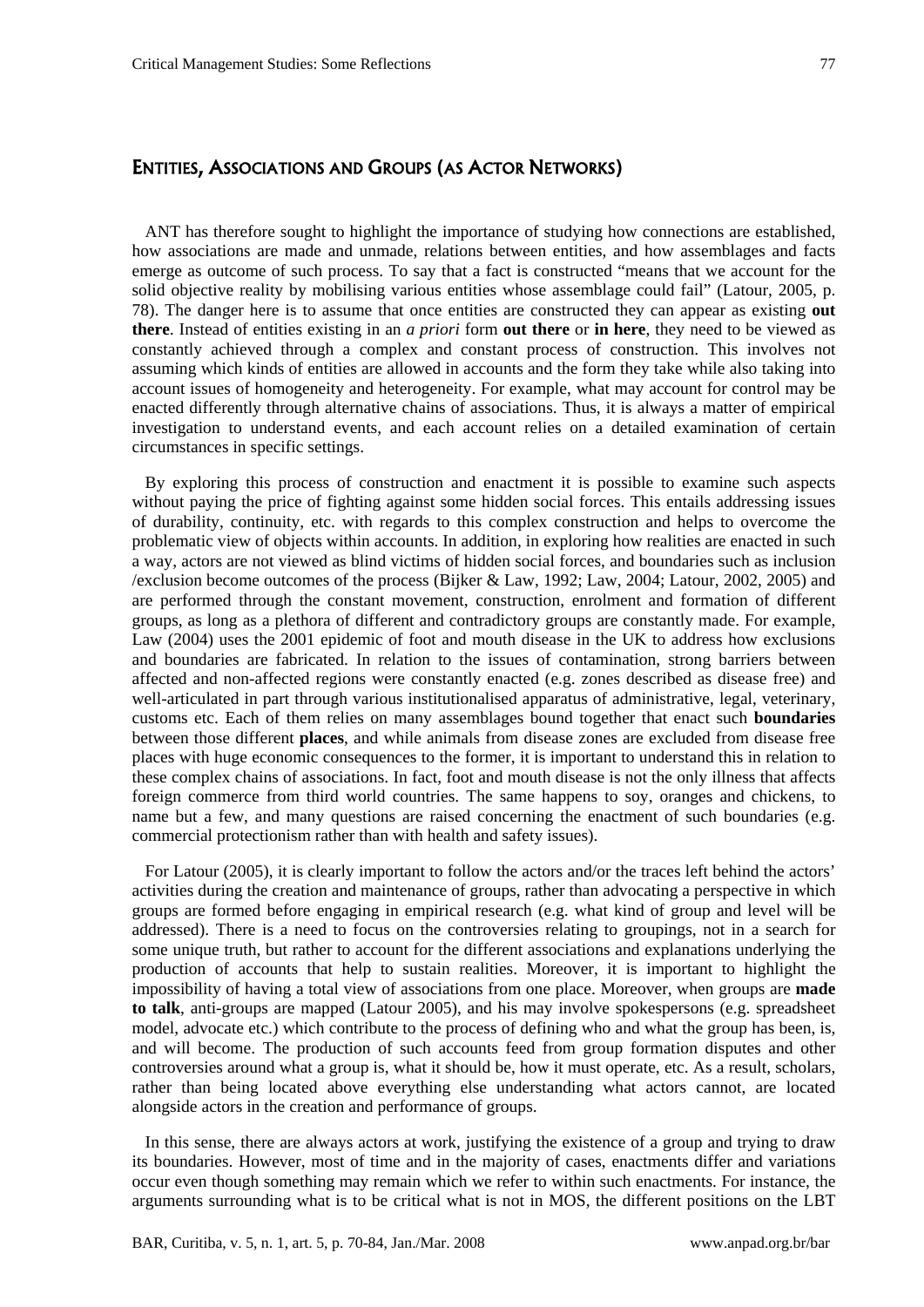debate, and the discussions concerning post-structuralism and modernists provide examples of controversies around group formation. While some may argue that CMS has fairly clear boundaries

(Fournier & Grey, 2000; Alvesson & Willmott, 1996), for others, these boundaries are seen to silence the voices of other critical approaches (Thompson, 2004; Ackroyd, 2004). There is not a correct account of what is critical in MOS and any definition is open to be question (Hassard *et al.*, 2001). However, it would be interesting to study the various enactments surrounding CMS.

Thus groups are produced and performed by a great deal of work and mediations. This relates to ideas of repetition and differences (e.g. groups being contrasted to anti-groups, but also the role of many different entities and the process by which collectives are formed and deformed, creating further instances of durability and difference). To examine such a process requires much in-depth empirical investigation (e.g. exploring the various forms of traces between different entities and what kind of assemblages have been established to produce such effects). Thus, achieving **stability** is something which is both costly and demanding (Latour, 2005) and relates to many instances of multiplication and difference. For groups, like all things, are performed and have to be done, redone, and undone. This performative stance has the consequence of making the case that groups are performed in many ways to exist, but are never totally done. As a consequence, boundaries and inclusion/exclusion are effects of group formation and development, and are always open to change. In other words, exclusion and boundaries are performed in so many different ways by different and juxtaposed assemblages that overlap one another, constructing certain differences between what is **inside** and what is **outside**. Those assemblages are kept, maintained, fabricated, controlled, and negotiated by the continuous performance of process and practices (Law, 2004; Latour, 2005). It is clearly problematic to accept that this complex process can be explained by simple standardised notions, or by some hidden social force, which is both the cause and consequence at the same time. Inclusions/exclusions are not given; they are produced by an array of complex assemblages bound together. As a result, they cannot be explained by simple cause-effect models that assume dark forces as the main actor in generating exclusions. However, if these forces are not the explanation, who or what is acting? How do we understand these issues of responsibility, accountability and agency? How can we address agency without regarding it as a simple effect or attribute of hidden social forces and/or the exclusive attribute of humans?

## ACTION AND AGENCY

Rather than relying on the human actor as fully in command, construction within ANT implies that agency is distributed among a plethora of actants over which there is no single control or mastery (Latour, 2002).

I never act; I am always slightly surprised by what I do. That which acts through me is also surprised by what I do, by the chance to mutate, to change (Latour, 1999a, p. 281).

Thus, ANT does not regard action as an exclusive feature of humans. It argues that nonhumans also act in very practical circumstances (Latour, 2005). For instance, differences exist between zapping TV channels with or without a remote control, travelling with or without a car, producing an academic paper with a PC or a typewriter. To be able to calculate and make choices, Latour (2005) argues that we take advantage of measurement instruments and equipment (e.g. as a consumer we rely on labels, trademarks, advertisements, prices, indexes, measurement units and TV programmes, to name but a few) and Law (1996) illustrates how a manager relies on a vast array of non-humans such as files, computer systems, telephones, mobile phones, fax machines, data etc. Action should therefore be seen as shifted and delegated to different types of actors that have the capacity of transporting it farther, and this transportation involves the presence of humans and non-humans in the same collective. In other words, action is only possible in collectives. This does not mean that non-humans determine cause or impose actions. Quite the contrary, "things might authorize, allow, afford, encourage, permit, suggest, influence, block, render possible, forbid, and so on" (Latour, 2005, p. 61). To neglect the role played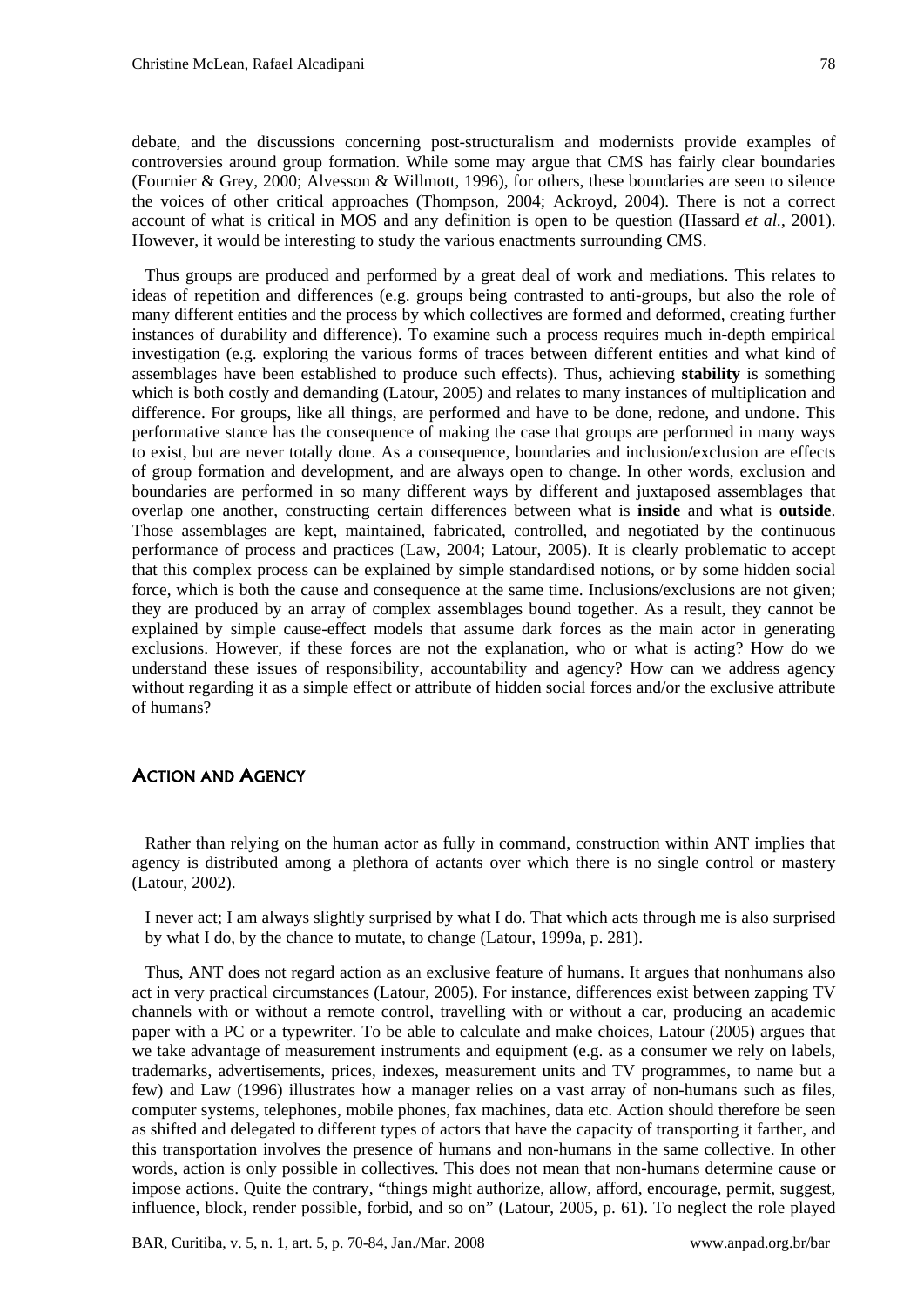by nonhumans in the process of maintaining inequalities, exclusions, domination, etc. generates the reduction and rarefication of acceptable entities in accounts (Latour, 2005), which seems contradictory to a perspective that seeks emancipation (Latour, 2002, 2003, 2005).

Rather than being the source of action, an actor is therefore "the moving target of a vast array of entities swarming towards it" (Latour, 2005, p. 39). The key idea underlining this notion is that one actor is never alone while acting and "action is borrowed, distributed, suggested, influenced, dominated, betrayed, translated" (Latour, 2005, p. 40). Action could be seen as overtaken or **othertaken**…. "taken up by others, shared with the multitudes, the masses mysteriously carried out at the same time and distributed too many others" (Latour, 2005, p. 38). Furthermore, while agency requires some form of movement, change or transformation, different figurations may be created to account for it, different theories of action used to explain the effects of agencies, and through this process, some may attempt to problematise or disqualify certain agencies. The question shifts to how to follow the traces and consider these agencies not as matters of fact, but as matters of concern, in order to examine the various modes of fabrication and stabilising mechanisms. Therefore, we need to **feed from controversies over agency** (Latour, 2005), as action and the attribution of agency is the result of the continual process of translation, connections, negotiations and the assemblage of different and complex entities (Latour, 1999a; De Laet & Mol, 1998; Gormat & Hennion, 1999; Law & Moser, 1999; Michael, 1996; Callon & Law, 2004). One way of addressing this issue of action and agency is via the overflowing of interactions with the many different ingredients, coming from other times, spaces and actings (Jones, McLean, & Quattrone, 2004).

The assembling of these many other **local** interactions which are distributed elsewhere (via timings, spacings and actings) occurs via diverse sets of relays and chains of associations. For Latour (2005), these localities are not given in the order of things as they rely on articulators or localizers who engage in this continual process of assembling and redistribution. While localizing enables such dislocated actions to act through indirect associations and circulations, this also produces instances of multiplying in the sense of creating more openings and closings. Accounting for this fabrication process relies on alterative ways of conceptualising such orderings. In particular this relates to an avoidance of centring and an excessive desire for coherence in which stability and multiplicity cannot easily co-exist or overlap. Key to our understanding of such issues relates to our view of interactions, circulations, absences, and entities such as localizers. For instance, as Latour notes, interactions should not be viewed as isotropic or isochronic, as time and space are always folded, even if they may produce effects of isotropy or isochrony. Secondly comes the issue of visibility and tracing, as few participants may be visible in a course of action at the same time. In other words, interactions are not synoptic, and by viewing everything from one place fails to account for the issue of multiplicity and shifting agencies (i.e. there are no homogeneous interactions as actions are never carried out by the same material throughout). Thus, interactions are not homogeneous and participants may exert different kinds and quantities of pressures (i.e. interactions are not isobaric). Understanding issues of quality, quantity and effects are important aspects to consider. Consequently, it is imperative that we gain an insight into entities, interactions and shifting agencies which are not always visible in the same time or place, do not exert pressure equally and can lead to different outcomes in terms of stability and multiplicity (Latour, 2005); thus, places/entities could be seen as **framed** by actions/agencies coming from **elsewhere**, and this requires an alterative view of organizing in relation to this issue of space and time, as well as an understanding of durability and difference.

When reflecting on issues of durability and difference it is necessary to avoid relying on a view of space and time as given in the order of things, as spaces and times are also fabricated through this process (Jones *et al.*, 2004). Latour (2005, p. 1997) argues that nothing travels without chains that sustain them and this requires the support of many entities to exist (e.g. laboratories, knowledge, discourses, control etc.). By gaining an insight into the various interactions and connections (including their strength and fragility) we can focus on this continual process of fabrication. For instance, Latour describes how, "*scale does not depend on absolute size, but on the number and qualities of dispatchers and articulators*" (Latour, 2005, p. 172) and thus rather than seeing the local and the global as given aspects, issues such as scale and size should be seen as achievements (Callon & Law, 2004). In other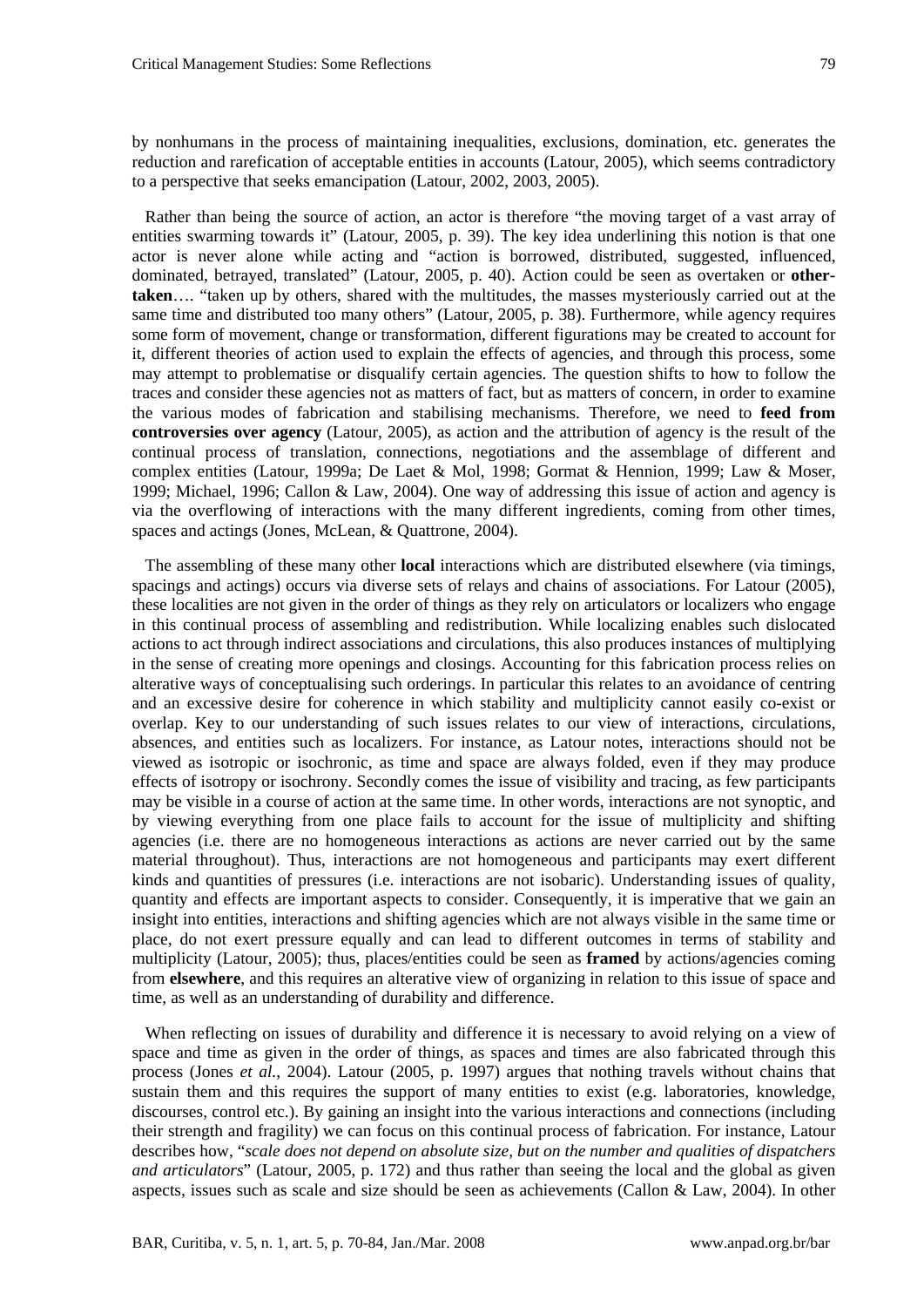words, we should not assume that one place is bigger than another, and in contrast we should focus on how some are seen as benefiting from safer connections with more places than others (Latour, 2005, p.  $155$ <sup>(3)</sup>. For instance, how does the number and character of the many connections relating to something like Wall Street make it both constructed and real, and more important than other localities (Latour, 2005).

#### DISCUSSION: MEDIATIONS, ASSEMBLAGES AND POLITICAL TALK

How do we analyse all the work and mediations involved in achieving stability and multiplicity without explaining it away via hidden forces existing behind the scenes or relying on some solid form existing **out-there**. The establishment of size, presences and visibility through the traces that the construction work leaves behind plays an active role in creating presences and absences (e.g. in creating what can be seen and what cannot, or what can be accounted for, and what cannot). However, connections, conduits, tubes that perform size and visibility, that keep things existing through difference and repetition, are not always fully visible. As discussed previously, what is visible in one account may be invisible in others, and accounts can never be total or universal (e.g. seen from one place). In fact, absences also can act (Law & Mol, 2000; Hetherington, 2004), and may play a key role in producing the **object** which is never unique and simple (Law & Singleton, 2005)

Clearly, we need to address this issue of what explains and what has to be explained, the directional forces of social action, how certain practices and entities are seen to travel and **extend in space and time** while others appear to diminish and fade, and that rather than focusing on homogeneity and durability, we should understand stability and change in terms of difference and otherness. Through doing this it might be possible to understand better the political aspects that interest CMS scholars (e.g. inequalities, inclusions and exclusions) and how they are constructed and fabricated. In this context, the traditional notion of politics may be of little help and may underestimate the difficulty related to **doing** politics by insisting that the social consists of a few participants, and a rather restrictive *a priori* list of welcomed members making up **the social world**. To modify a state of affairs, it is necessary to take into account that forces are made of different ties and it is necessary to render politics important again by tackling the question of assembling with these participants that they have put aside (Latour, 2005). For any political project, it is necessary to readdress this balance and this involves exploring the different ties associated with the assembling the Collective or the Body Politic (Latour, 2005, p. 226). For Latour, a key target is to analyse the stabilizing mechanisms that prematurely transforms matters of concern into matters of fact, and this includes those that make the deployment of actors visible, and secondly, the procedures that make the unification of the collective into a common world acceptable by those who are **unified**. This relates to the idea of the shift back from intermediaries to mediators, and a need to focus on the various regimes of enunciation within specific fields of study (e.g. science, law, religion, economics, art). Therefore, in order to retrieve the dynamics and specificity of politics (particularly the role in the making of collectives with regards to the fragile and temporary construction of social aggregates), part of the solution for Latour lies in studying regimes of enunciations (Latour, 2002). This includes the unfolding of mediations peculiar to particular fields of study, such as **what is at play when one talks to someone about something in a political way?** While acknowledging that politics, law, art and religion, to name but a few, simultaneously belong to all enunciation regimes, for Latour, it is necessary to suspend this thought in order to focus on particular **regimes of talk** and **manners of speech**.

In the case of politics, while talking political may be viewed positively, it is often associated with negative connotations, something which slows things down, evades direct action, produces extra factors to consider and labour over, and involves deviations from faithful information and representation (Latour, 2002). There is a need to abandon the assumption of the guaranteed existence of groups and rather focus on how they are continually formed through re-grasping them, enveloping them in the curve of political talk. The role of enunciations is key to this process and by separating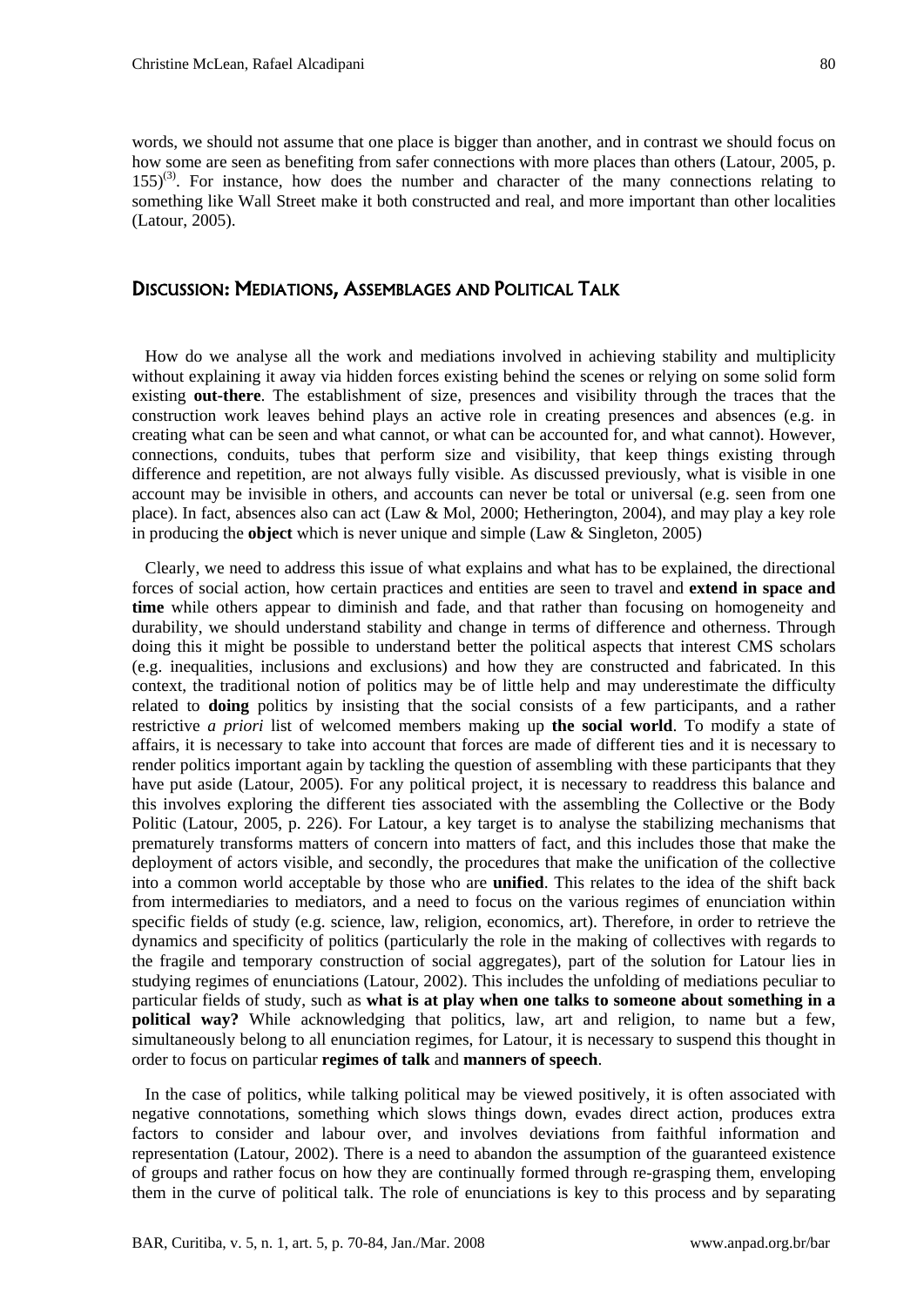them we no longer see the point of political talk (Latour, 2002, p. 5). For instance, uttered talk does not belong to those who say it, and the identification of origins in terms of which other agents are involved in the process of talk is clearly a political issue. The continuous presence (and absence) of these others, in the form of the **irreducible multiple** or their **indispensable unification**, partly accounts for the slowness and curvature of political talk, but also the ways in which issues of authorship and authority are consubstantial to political ways of talking especially in terms of identifying in the name of whom we are talking (Latour, 2002, p.13).

Consequently, within this paper we have sought to highlight the problems with assuming **existence** to be **out there** (whether it is in an essential, natural or in socially constructed form), but we also wish to avoid a process of deconstructing everything until we have nothing. When engaging in studies of political aspects, how can we understand existence that does not rely on some form of solid entity, or abstract notion of social construction or deconstruction? The definition of organization provides a good example of highlighting the problem of focusing on outcomes of **homogeneity** and **order**. It is clearly problematic to define an organization in terms of what it is, but how do we understand it in terms of what it is not, and what it can potentially become (Jones *et al.,* 2004). Clearly we wish to avoid the exclusion of diversity in terms of what does not become organized, but we also wish to focus on the specific features of such achievements, through a further understanding of issues of repetition and alterity. Is it possible to reconceive these apparently irreconcilable dichotomies within an alternative heuristic. This includes rethinking the object as emerging from a process of attracting diversity, which paradoxically enables it to exist through difference and repetition, and not as a fixed, independent and immutable entity, or one constructed or known merely through multiple interpretations.

## **NOTES**

<sup>1</sup> Further developed by Deleuze.

 $2 \text{ http://meetings.aomonline.org/2005/DivisionDomains.html#CMS - accessed May 12, 2005.}$ 

<sup>3</sup> Thus, both size and durability are an outcome of these continual processes and struggles, and links to the idea that the more connections that underlie assemblages, the more **real** they are, but there is also greater potential vulnerability.

#### **REFERENCES**

- Ackroyd, S. (2004). Less bourgeois than thou? A critical review of studying management critically. *Ephemera: Theory & Politics in Organization, 4*(2), 165-170.
- Adler, P. (2002). Critical in the name of whom and what? *Organization, 9*(3), 387-395.

Alvesson, M., & Willmott, H. (1992b). *Critical management studies*. London: Sage.

Alvesson, M., & Willmott, H. (1992a). On the idea of emancipation in management and organization studies. *Academy of Management Review, 17*(3), 432-464.

Alvesson, M., & Willmott, H. (1996). *Making sense of management*. London: Sage.

Armstrong, P. (2001). Styles of illusion. *The Sociological Review, 49*(2), 155-171.

Bijker, W., & Law, J. (1992). *Shaping technology/building society: studies in sociotechnical change*. London: MIT Press.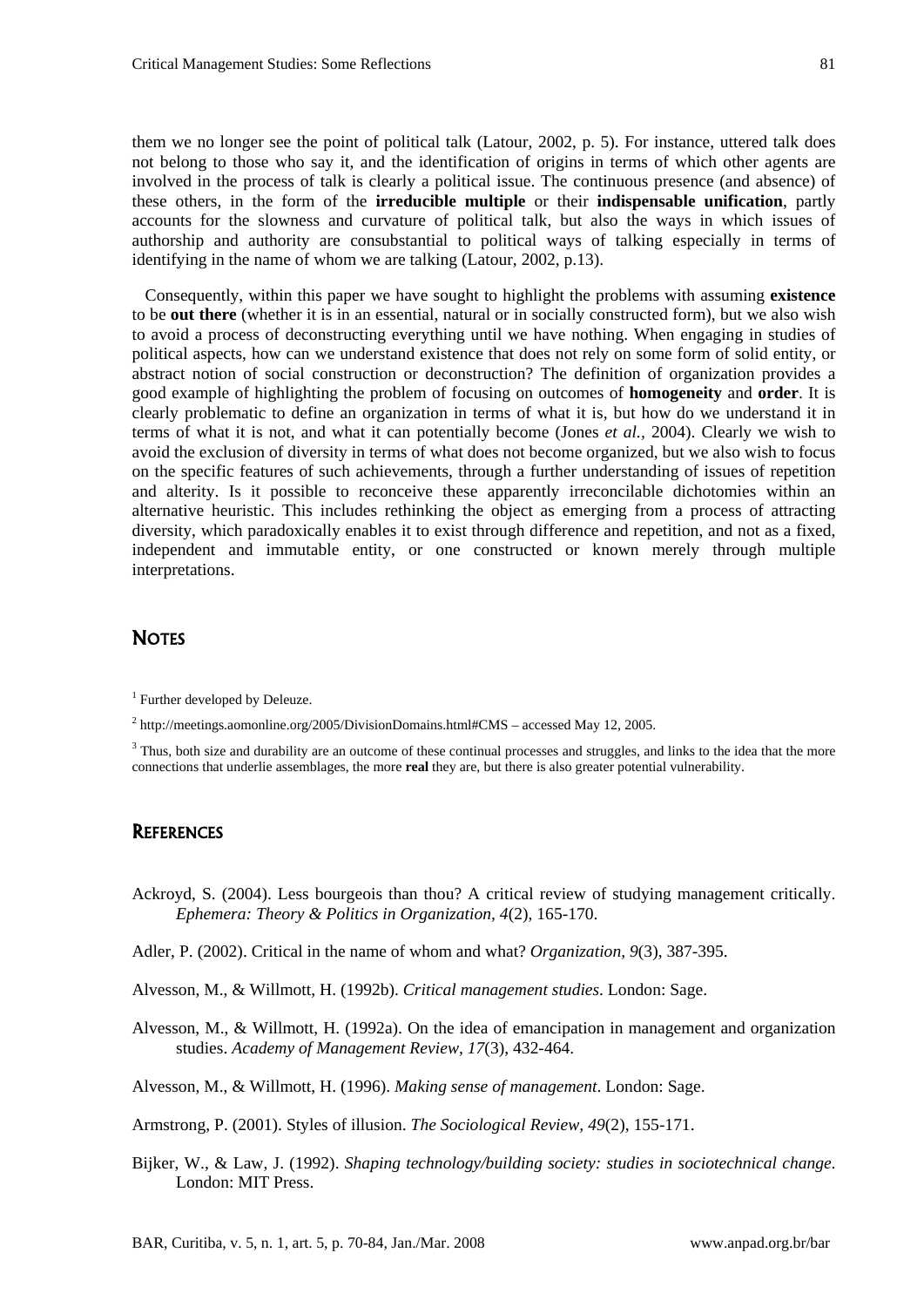- Boje, D., Böhm, S. G., Casey, C., Clegg, S., Contu, A., Costea, B., Gherardi, S., Jones, C., Knights, D., Reed, M., Spicer, A., & Willmott, H. (2001). Radicalising organisation studies and the meaning of critique. Dialogue. *Ephemera, 1*(3), 303-313.
- Callon, M. (1986). Some elements of a sociology of translation domestication of the scallops and the fishermen of st-brieuc bay. *Sociological Review Monograph, 4*(2), 196-233.
- Callon, M., & Law, J. (2004). Introduction: absence presence, circulation, and encountering in complex space. *Environment and planning d- space and society, 22*(1), 3-11.
- Collinson, D. (2002). Response Shop floor. *Organization, 9*(1), 41-50.
- Czarniawska, B. (2004). Gabriel tarde and big city management. *Distinktion*, *9*, 81-95.
- De Laet, M., & Mol, A. (1998). The zimbabwe bush pump: machines of a fluid technology. *Social Studies of Science, 30*(2), 225-263.
- Fournier, V., & Grey, C. (2000). At the critical moment: conditions and prospects for critical management studies. *Human Relations, 53*(1), 7-32.
- Gormat, E., & Hennion. A. (1999). A sociology of attachment: music amateurs, drug users. In J. Law & J. Hassard (Coords.). *Actor Network Theory and After*. Oxford: Blackwell.
- Gramsci, A. (1971). *Selections from the prison notebooks*. New York: International.
- Grey, C. (2005). Critical management studies: towards a more mature politics. *International Critical Management Studies Conference*. Cambridge, 4.
- Hardt, M., & Negri, A. (2000). *Empire*. Cambridge, Mass: Harvard University Press.
- Hassard, J., Hogan, J., & Rowllinson, M. (2001). From labour process to critical management studies. *Administrative Theory & Praxis, 23*(3), 339-362.
- Hetherington, K. (2004). Secondhandedness: consumption, disposal and absent presence. *Envoironment and Planning D: Society and Space, 22*(1), 157-173.
- Hetherington, K., & Lee, N. (2000). Social order and the blank figure. *Envoironment and Planning D: Society and Space*, *18*(2), 169-184.
- Jermier, J. M. (1994). Critical issues in organizational science: a dialogue. *Organization Science, 5*(1), 1-12.
- Jones, G., Mclean, C., & Quattrone, P. (2004). Spacing and Timing. *Organization, 11*(6), 723-741.
- Knights, D. (2002). Writing organizational analysis into foucault. *Organization, 9*(4), 575–593.
- Latour, B. (1982). Give me a laboratory and I will move the world. In K. Knorr & M. Mulkay (Eds.). *Science observed*. London: Sage.
- Latour, B. (1988). Mixing humans with non-humans: sociology of door closer. *Social Problems, 35*(3), 298-310.
- Latour, B. (1991). Technology is society made durable. In J. Law (Ed.). *Sociology of monsters: essays on power, technology and domination*. London: Routledge.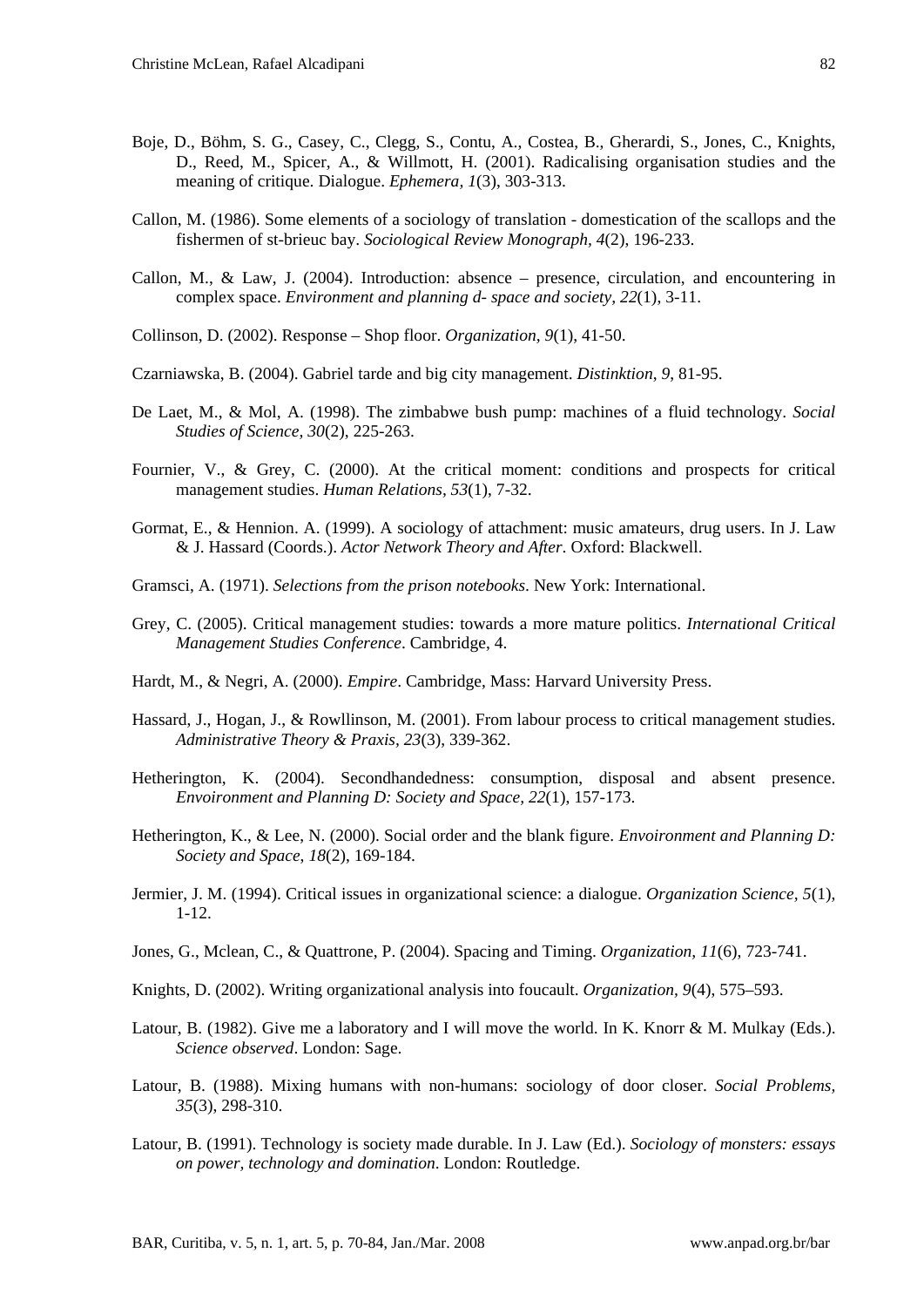- Latour, B. (1992). Where are the missing masses? The sociology of a few mundane artefacts. In W. Bijker & J. Law (Eds.). *Shaping technology/building society: studies in sociotechnical change*. London: MIT Press.
- Latour, B. (1993). *We have never been modern*. New York: Harvester Wheatsheaf.
- Latour, B. (1997). Trains of thought Piaget, formalism and the fifth dimension. *Common Knowledge, 6*(3), 170-191.
- Latour, B. (1999). On recalling ANT. In J. Law & J. Hassard (Eds.). *Actor network theory and after*. Oxford: Blackwell.
- Latour, B. (2001). Gabriel Tarde and the end of the social. *Soziale Welt-Zeitschrift Fur Sozialwissenschaftliche Forschung Und Praxis, 52*(3), 361-372.
- Latour, B. (2002). What is iconoclash? Or is there a world beyond the image wars? Introduction to the catalog of the exhibit Iconoclash. In P. Weibel & B. Latour (Eds.). *Beyond the Image-Wars in Science, Religion and Art.* Cambridge: MIT Pess, & ZKM.
- Latour, B. (2003). *The powers of fax smiles. A turing test on science and literature*. Retrieved August 13, 2005, from http://www.bruno-latour.fr/articles/article/94-POWERS-TURING.pdf
- Latour, B. (2004). Whose cosmos, which cosmopolitics? Comments on the peace terms of ulrich beck. *Common Knowledge,10*(3), 450-452.
- Latour, B. (2005). *Reassembling the social: an introduction to actor-network-theory*. Oxford: Oxford University Press.
- Law, J. (1991). Introduction: monsters, machines and sociotechnical relations. In J. Law (Ed.). *Sociology of monsters: essays on power, technology and domination*. London: Routledge.
- Law, J. (1992). Notes on the theory of the Actor-Networking: ordering, strategy and heterogeneity. *Centre for Science Studies*, Lancaster University, Lancaster LA1 4YN, at. Retrieved February 21, 2006, from http://www.comp.lancs.ac.uk/sociology/papers/Law-Notes-on-ANT.pdf
- Law, J. (1999a). After ANT: complexity, naming and topology. In J. Law & J. Hassard (Eds.). *Actor network theory and after*. Oxford: Blackwell.
- Law, J. (1999b). Objects, spaces and others. *Centre for Science Studies*. Lancaster University, Lancaster LA1 4YN, UK, at. Retrieved February 21, 2006, from http://www.lancs.ac.uk/sociology/papers/Law-Objects-Spaces-Others.pdf
- Law, J. (2004). *After method: mess in social research*. London: Routledge.
- Law, J., & Mol, A. (2000). Situating techoscience: an inquire into spatialities. *Centre for Science Studies*. Lancaster University, Lancaster LA1 4YN, UK, at. Retrieved April 23, 2003, from http://www.comp.lancs.ac.uk/sociology/papers/Law-Mol-Situating-Technoscience.pdf
- Law, J., & Moser, I. (1999). *Managing, subjectivities and desires*. Centre for Science Studies. Lancaster University, Lancaster LA1 4YN, UK, at. Retrieved February 21, 2006, from http://www.comp.lancs.ac.uk/sociology/papers/Law-Moser-Managing-Subjectivities-desires.pdf
- Law, J., & Singleton, V. (2005). Object lessons. *Organization, 12*(3), 331-355.
- Lee, J., & Hassard, J. (1999). Organization unbound: actor-network theory, research strategy and institutional flexibility. *Organization, 6*(3), 391-404.
- BAR, Curitiba, v. 5, n. 1, art. 5, p. 70-84, Jan./Mar. 2008 www.anpad.org.br/bar